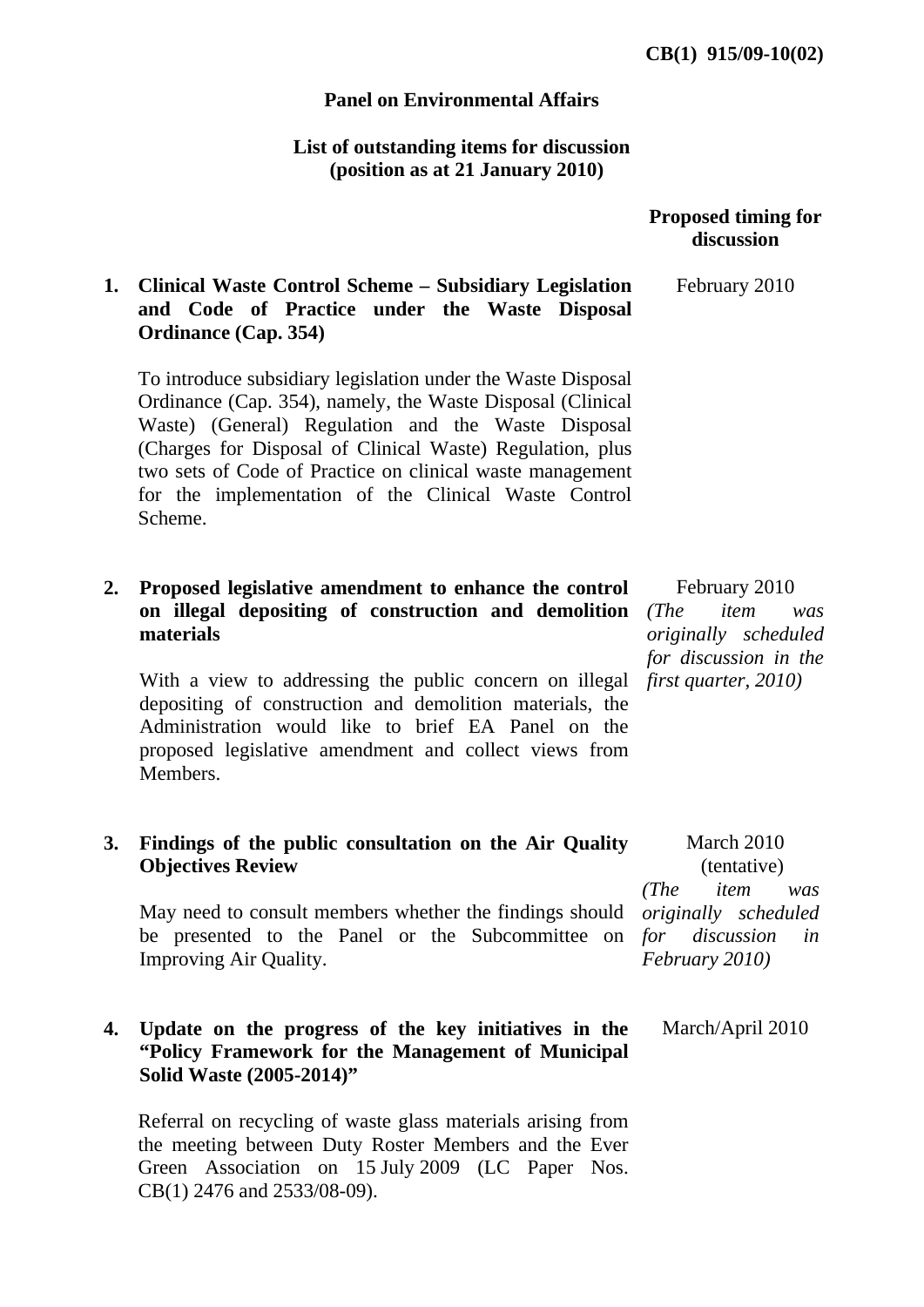|    |                                                                                                                                                                                                                                                                                       | <b>Proposed timing for</b><br>discussion                       |
|----|---------------------------------------------------------------------------------------------------------------------------------------------------------------------------------------------------------------------------------------------------------------------------------------|----------------------------------------------------------------|
| 5. | Control the emission of non-road mobile sources                                                                                                                                                                                                                                       | Q <sub>2</sub> 2010<br>(tentative)                             |
|    | To report on the outcome of the trade consultation and<br>explain the way forward.                                                                                                                                                                                                    |                                                                |
| 6. | Trial of local ferries using ultra low sulphur diesel                                                                                                                                                                                                                                 | <b>July 2010</b><br>(tentative)                                |
|    | To report on the findings of the trial.                                                                                                                                                                                                                                               |                                                                |
| 7. | 329DS - Upgrading of Pillar Point sewage treatment<br>works                                                                                                                                                                                                                           | To be confirmed<br>(The<br>item<br>was<br>originally scheduled |
|    | To seek increase in the approved project estimates of the<br>Category A sewerage item.                                                                                                                                                                                                | discussion<br>for<br>in<br>January 2010)                       |
| 8. | 353DS - Outlying Islands sewerage, stage 2 - upgrading<br>of Mui Wo Village sewerage phase 2 and Mui Wo<br>sewage treatment works                                                                                                                                                     | To be confirmed                                                |
| 9. | <b>Promoting green economy</b>                                                                                                                                                                                                                                                        | To be confirmed                                                |
|    | To follow up the motions on "Developing environmental<br>industries to create job opportunities", "Proactively<br>promoting waste recovery and recycling" and "Promoting<br>green economy", which were carried at the Council<br>meetings on 4 July 2007, 2 July 2008 and 6 May 2009. |                                                                |
|    | 10. Measures to strengthen the control of emissions from<br>petrol and Liquefied Petroleum Gas vehicles                                                                                                                                                                               | To be confirmed                                                |
|    |                                                                                                                                                                                                                                                                                       |                                                                |

(Suggest inviting the Transport Panel members to join the meeting since the proposal would affect the transport sector.)